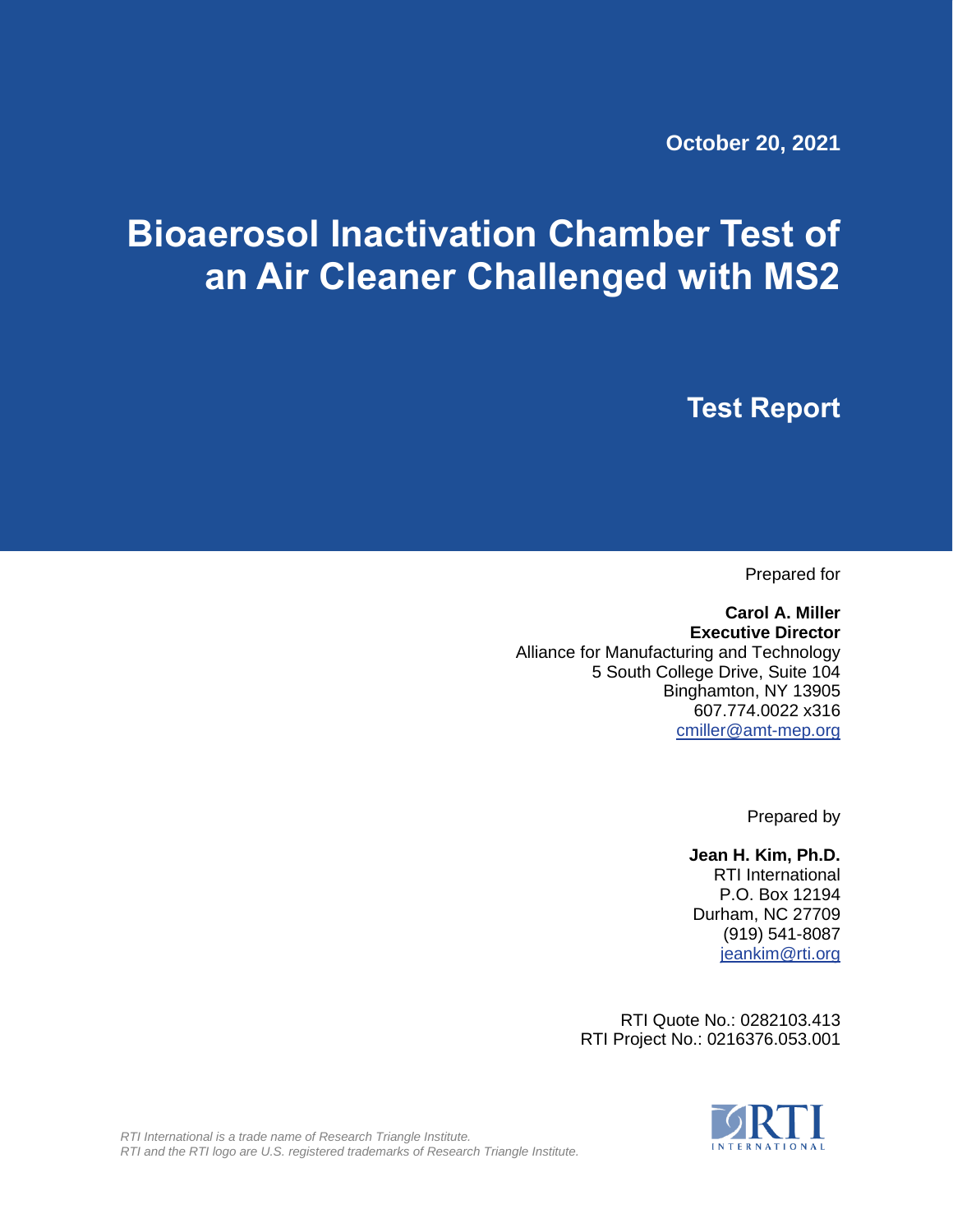# **Contents**

| <b>Section</b> |                                                               |       |  |  |
|----------------|---------------------------------------------------------------|-------|--|--|
| 1.             | <b>Introduction</b>                                           | 1     |  |  |
| 2.             | <b>Procedures</b>                                             | 1     |  |  |
|                |                                                               |       |  |  |
|                | $2.2^{\circ}$                                                 |       |  |  |
| 3.             | <b>Results</b>                                                | 3     |  |  |
| 4.             | <b>Discussion and Conclusion</b>                              | 4     |  |  |
|                | <b>Appendix</b>                                               |       |  |  |
|                | Appendix A: Supplemental Information for Interpreting Results | $A-1$ |  |  |

# **Figures**

| <b>Number</b> | Page |
|---------------|------|
|               |      |
|               |      |
|               |      |
|               |      |

# **Tables**

## **Number Page** Table 1. Decay Rates Measured for Introduced MS2 Bioaerosol........................................................... 3 Table 2. Effective CARm Values Calculated from Mean Decay Rates................................................... 4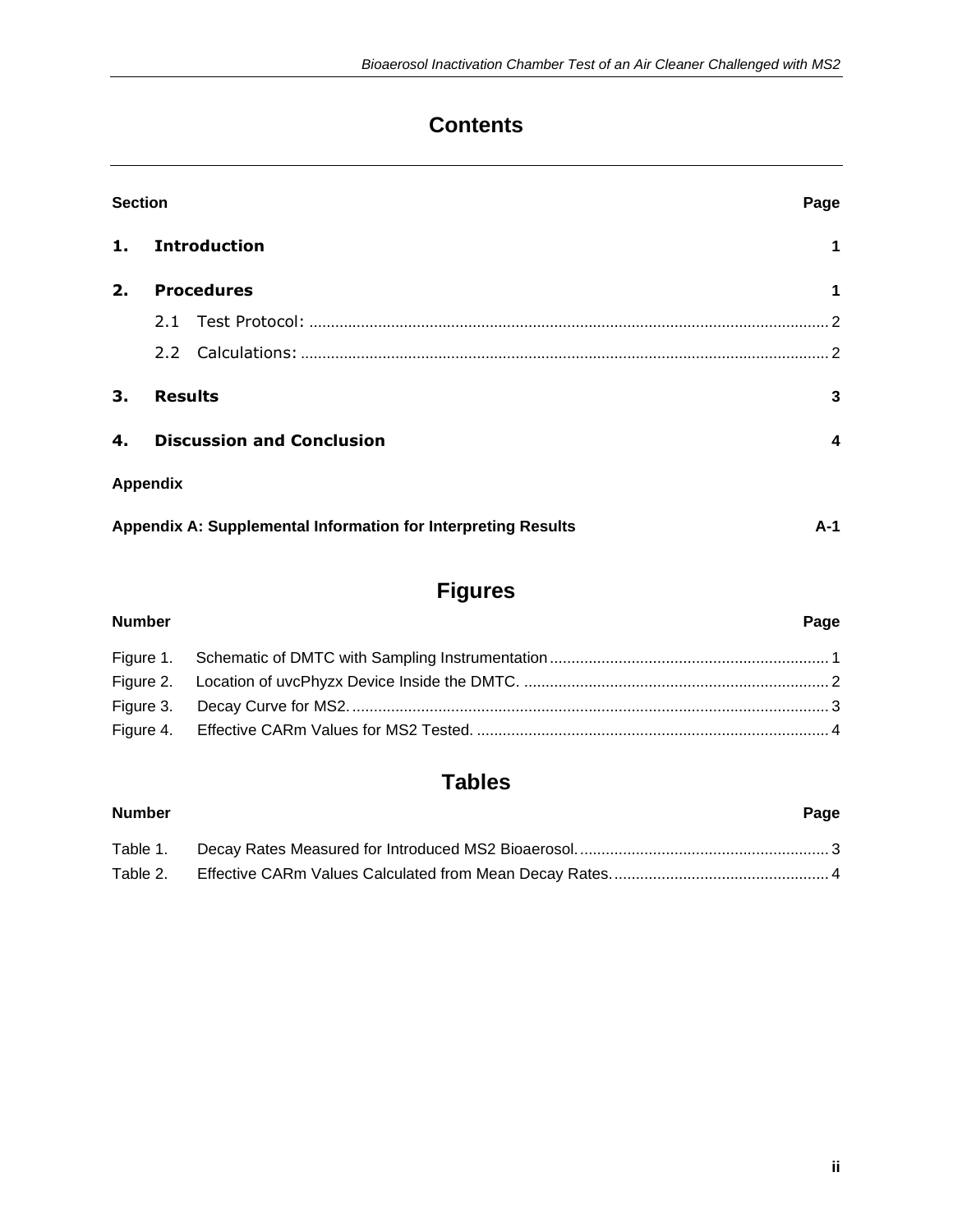## <span id="page-2-0"></span>**1. Introduction**

Under contract with Alliance for Manufacturing & Technology (AM&T), RTI performed a bioaerosol chamber test of a device provided by uvcPhyzx using MS2 bacteriophage<sup>1</sup>. MS2 was used to represent an infectious viral aerosol, and the device provided UV disinfection only. The objective of this study was to determine the Clean Air Rate (microbial) (CARm) of the device when challenged with the MS2 aerosol, which was accomplished by comparing the natural decay rate (device off) with the device decay rate (device on) for the microorganism.

## **2. Procedures**

<span id="page-2-1"></span>The device was placed into RTI's Dynamic Microbiological Test Chamber (DMTC) for testing (**Figures 1 & 2**). It was positioned in the corner of the room opposite from the entry point of the bioaerosol. The device was turned on by plugging into an outlet outside of the chamber.

The DMTC is a room-sized environmental chamber contained within the microbiological aerosol test facility, a nominally Class

1,000 cleanroom. The chamber is 2.44 x 2.44 x 3.05 m (18.16  $\text{m}^3$  or 640 ft<sup>3</sup>) and contains a ceilingmounted mixing fan with two aluminum blades 61 cm in diameter attached to a shaft extending 61 cm from the ceiling into the center of the chamber. The temperature (T) and relative humidity (RH) at the start of the test averaged  $69.8 \pm 0.3$ °F and  $32.6 \pm 0.0$ %, respectively, and at the end of the test, they averaged 69.3  $\pm$  0.0°F and 32.9  $\pm$  0.6%, respectively.

The challenge microorganism selected for testing was as follows:

■ MS2 bacteriophage, a common viral simulant for mammalian viruses such as influenza and norovirus.





#### The bioaerosol suspension was aerosolized using a

Collison nebulizer (BGI, Waltham, MA) attached to a drying tower. The aerosol was generated at 15 psi air pressure and the drying tower supplied 3.5 SCFM of HEPA-filtered drying air. Three sampling ports designated A, B, and C were used to collect triplicate simultaneous samples. Port A was positioned near the center of the chamber wall, 1.52 m (5.0 ft) above the floor of the chamber and 1.0 m (3.3 ft) from the

 $1$  See Appendix A-1 for justification for using MS2 as a viral aerosol simulant.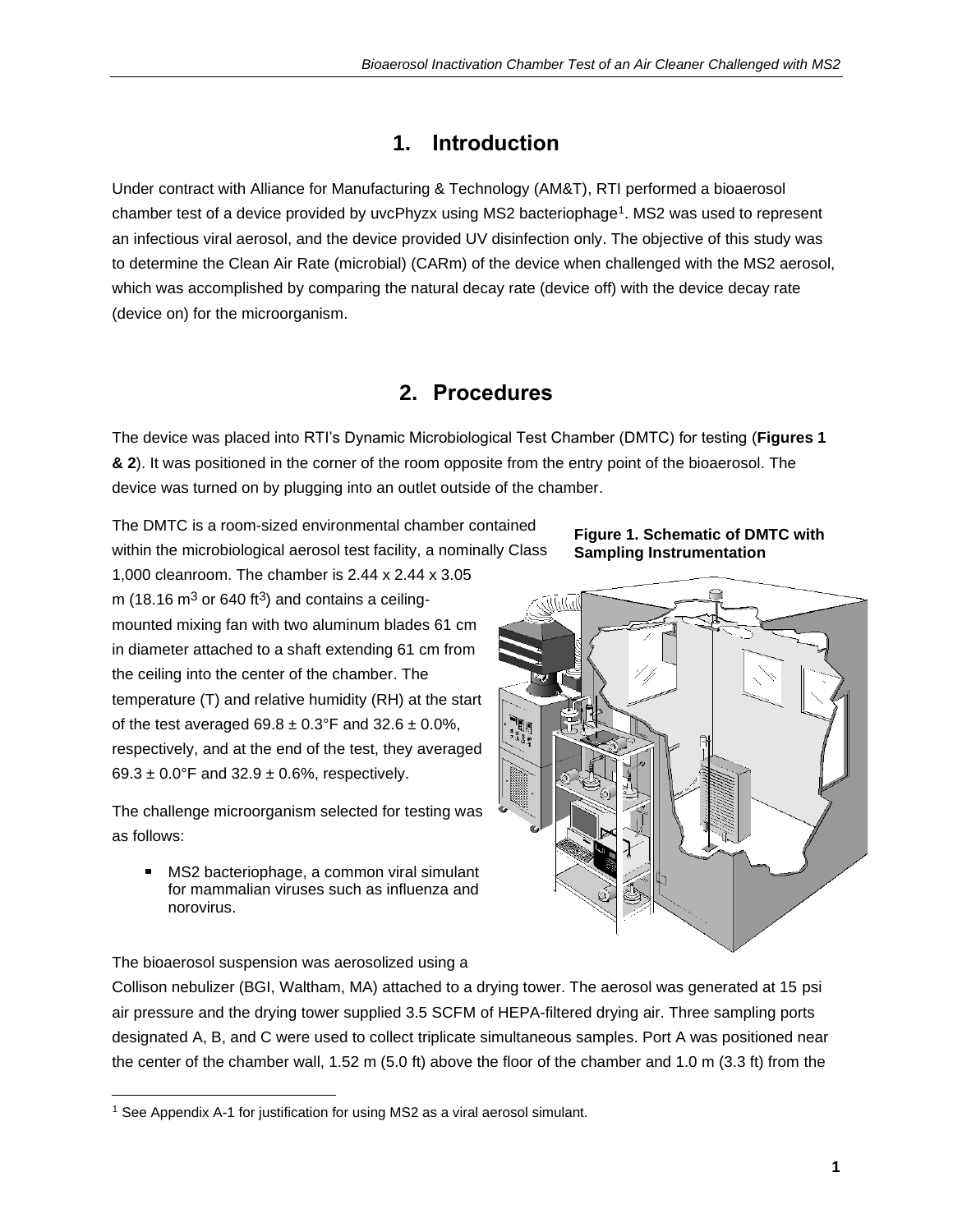front wall. Port B was 1.52 m (5.0 ft) above the floor but was 0.25 m (0.8 ft) from the front wall of the chamber. The third port, C, was directly below Port A, but 0.65 m (2.1 ft) above the floor of the chamber. Sampling of the bioaerosol was accomplished using an allglass impinger (AGI-4) which contained 20 mL of impinger fluid. The collected viral particles were counted for plaque forming units (PFU) on a lawn of *E. coli*.

## <span id="page-3-0"></span>**2.1 Test Protocol:**

The test protocol was as follows:

- 1. Start with the device in the DMTC but powered off.
- 2. Turn on the chamber ventilation system and ceiling fan.
- 3. Allow the HEPA to clean the chamber air for at least 30 minutes.
- 4. Turn off the ventilation system and ceiling fan.
- 5. Measure temperature (T) and relative humidity (RH) of the chamber.
- 6. Turn on the Collison nebulizer & ceiling fan. Run for 5 minutes with HEPA-filtered drying air flowing at 3.5 standard cubic feet per minute (SCFM).
- 7. Stop the Collison nebulizer and drying air. Mix the chamber using the ceiling fan in the chamber for 1 minute.
- 8. Turn the ceiling fan off and obtain a time 0 sample.
- 9. Collect triplicate bioaerosol measurements for 2 minutes at time intervals (5, 10 and 15 minutes).
- 10. Measure T & RH of the chamber.
- 11. Clean out the chamber for 20 minutes using the ventilation system with the ceiling fan on. (
- 12. Repeat steps 4 11 with the device "on" after step 7.

## <span id="page-3-1"></span>**2.2 Calculations:**

The performance of the air cleaner was evaluated by determining the effective Clean Air Rate (microbial) or CARm, calculated as the CADR in the AHAM method<sup>2</sup>. To calculate the effective CARm, the measured decay (ke) (device ON) and natural decay (kn) (device OFF) rates are first calculated using the formula: J

$$
k = \frac{\frac{\sum t \times \ln c_t - \frac{\sum t}{\sum n} \frac{c_t}{n}}{\sum t^2 - \frac{\sum t}{n}^2/n}}{\sum t^2 - \frac{\sum t}{n}^2/n}
$$
 Equation 1

where:

 $C_t$  = concentration at time, t  $n =$  number of data points used in the regression  $k =$  decay constant (time<sup>-1</sup>)  $t =$  time (min.)





<sup>&</sup>lt;sup>2</sup> Association of Home Appliance Manufacturers (AHAM) Clean Air Delivery Rate: <https://ahamverifide.org/>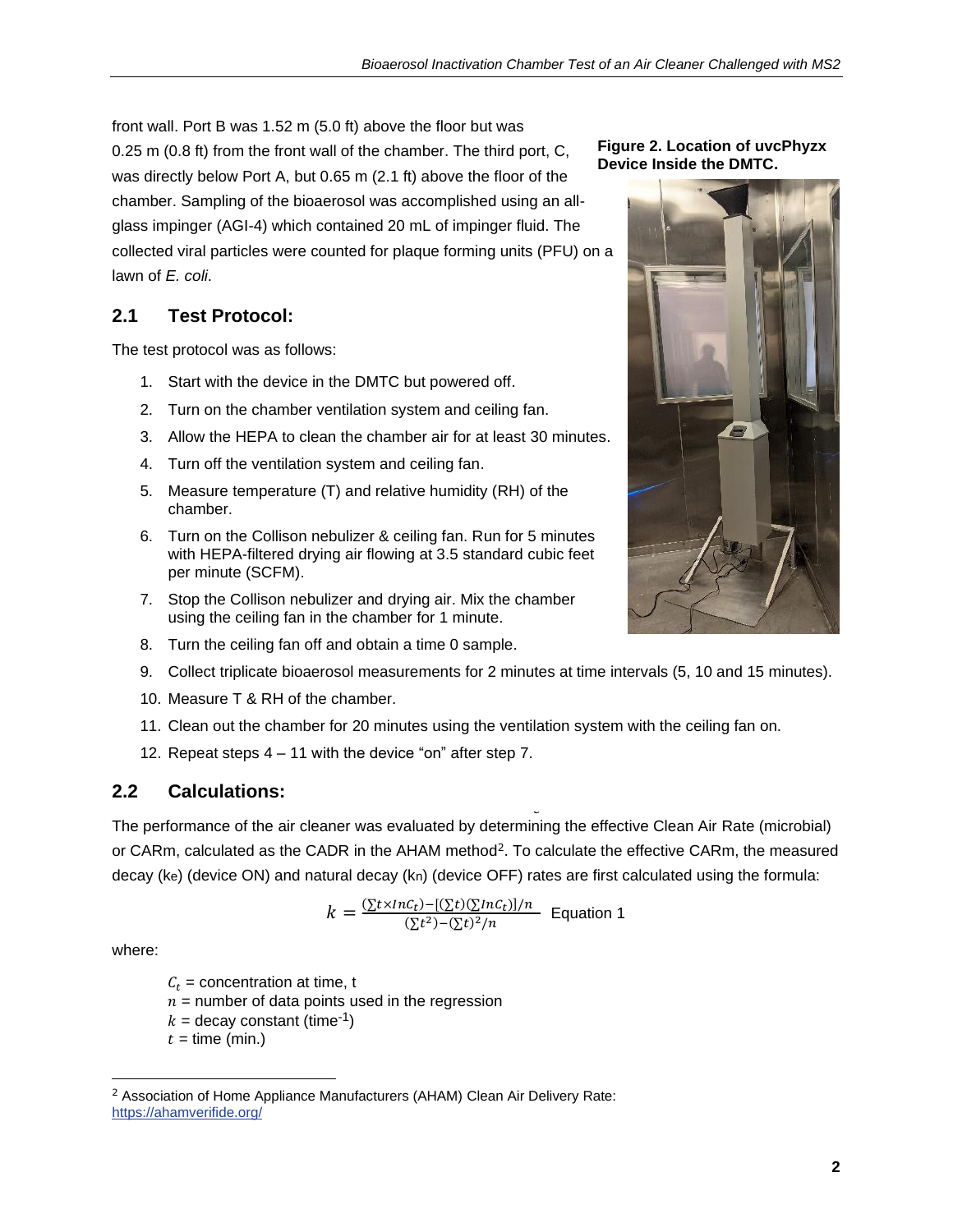Then the effective CAR(m) was calculated for each measured decay rate, using the formula:

 $effective\ CARM = V(ke - kn)$  Equation 2

where:

 $V =$  volume of the test chamber (ft<sup>3</sup>)  $ke =$  measured decay rate (min-1)  $kn =$  average natural decay rate (min-1) for an organism.

#### **3. Results**

<span id="page-4-0"></span>The decay curve for MS2 used to challenge the device are shown below (**Figure 3**). The natural log of CFUs or PFUs per cubic foot in the chamber are plotted on the y-axis, versus the time, in minutes, on the x-axis. The data points for each time represent average results from the three sampling locations. The natural decay curve is labeled "Device OFF," while the air cleaner decay curve (with the air cleaner running) is labeled "Device ON."





**MS2 Decay** 

MS2 aerosol showed an increase in the decay rate with the device ON compared to the natural decay (device OFF) run. The measured decay rates calculated according to the CARm method for MS2 is shown in **Table 1**.

| Table 1. |  |  |  | Decay Rates Measured for Introduced MS2 Bioaerosol. |
|----------|--|--|--|-----------------------------------------------------|
|          |  |  |  |                                                     |

|      | Device OFF |         | Device ON |         |  |
|------|------------|---------|-----------|---------|--|
|      | К'n,       | Std dev | Κe        | Std dev |  |
| MS 2 | 0.00664    | 0.0060  | $-0.2372$ | 0.0260  |  |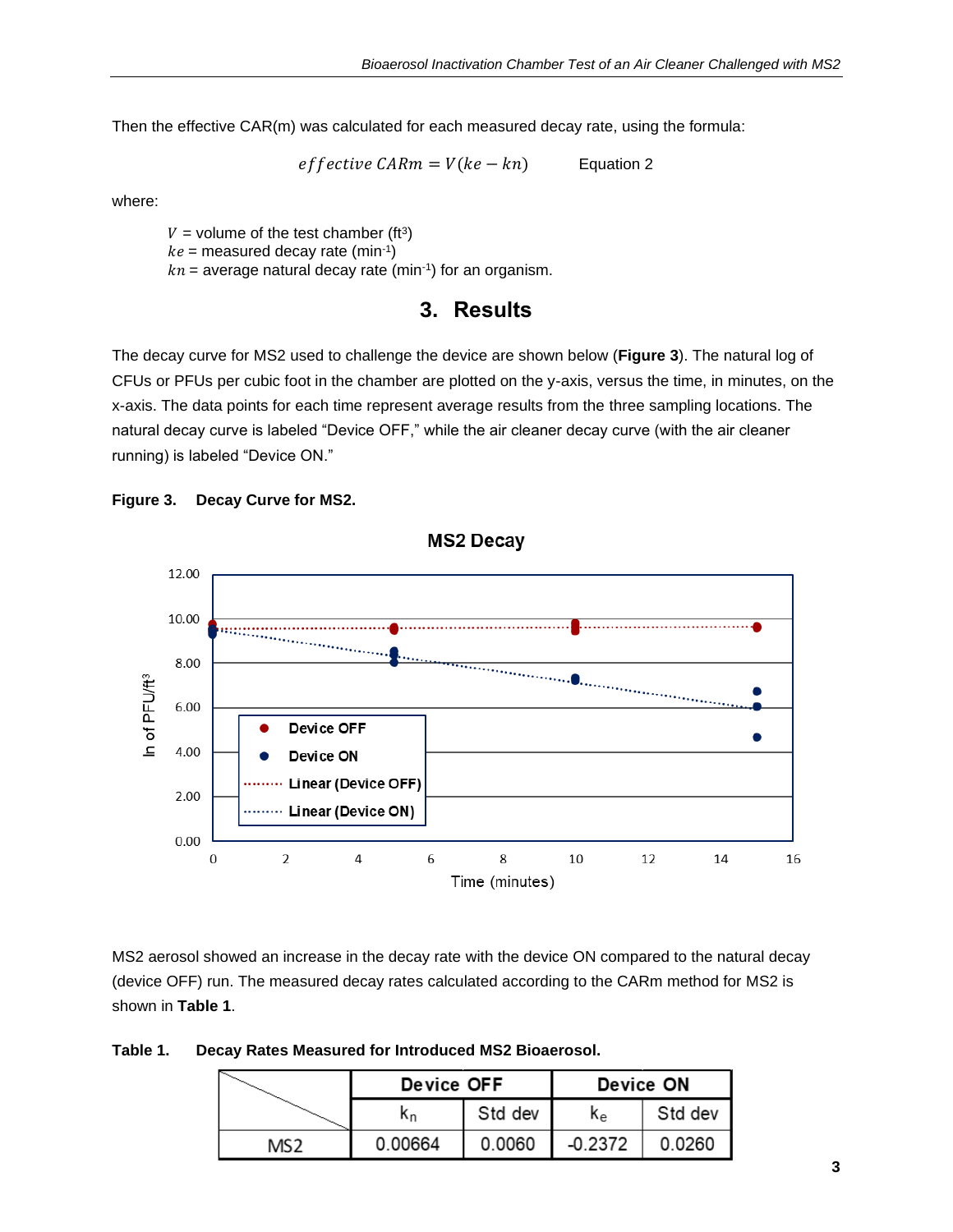**Table 2** presents the average effective CARm result and standard deviation. The effective CARm was calculated using Eq. 2 and is a comparison of the two decay rates (natural and device) as a function of the volume of the test chamber (640 ft<sup>3</sup>). A higher CARm rate indicates a large air cleaning capability. The result is also displayed graphically in **Figure 4**.

|              | MS2   |
|--------------|-------|
| Average CARm | 156.0 |
| s.d.         | 17.1  |

| Table 2. | <b>Effective CARm Values Calculated from Mean Decay Rates.</b> |  |  |
|----------|----------------------------------------------------------------|--|--|
|          |                                                                |  |  |

#### **Figure 4. Effective CARm Values for MS2 Tested.**



#### Average Clean Air Rate (microbiological)

Air Cleaner Device from uvcPhyzx

## **4. Discussion and Conclusion**

<span id="page-5-0"></span>In the ideal case where the air cleaner provides a well-mixed chamber, the CARm is equivalent to the product of the air cleaner's flow rate and its disinfection efficiency for the challenge bioaerosol. In a chamber test, however, the test chamber is only "well-mixed" to the extent that the device itself provides this mixing by the air motions generated by its fan. Thus, the CARm combines the effects of disinfection efficiency of the air cleaner and the effectiveness of the air cleaner to draw the test chamber's air through it. Generally, the CARm will not exceed the air cleaner flow rate which was provided by uvcPhyzx as 125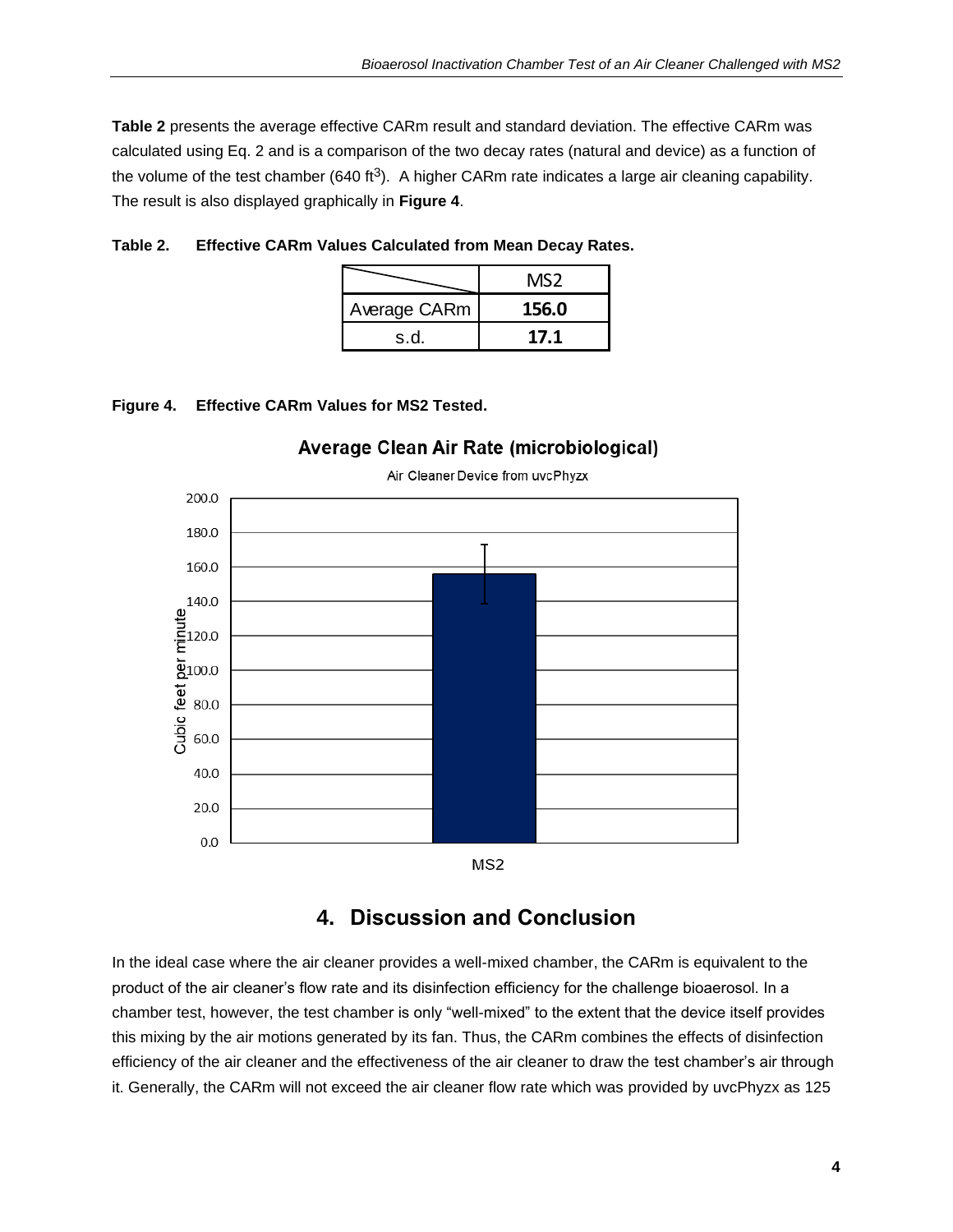CFM. However, this device was shown to inactivate MS2 with a CARm of 156 CFM, which is actually higher than the flow rate of the air cleaner as provided by uvcPhyzx.

There are a couple factors that could result in a higher CARm compared to the device flow rate: 1) the flow rate of the device may be off or 2) since the device uses UV disinfection, there may be generation of reactive species, specifically ozone, resulting in the inactivation of virus outside of the exposure zone of the device. Both factors were assessed by uvcPhyzx. The air flow rate was assessed using a calibrated flow meter and measured to be between 125 – 135 CFM. This indicated that the air flow rate was not off from what was previously mentioned. Next, to address the potential for reactive species, uvcPhyzx performed measurements of ozone, a typical reactive species produced by UV light, using a NIST traceable, calibrated ozone meter, and found that there was no ozone detected by the meter (< 0.1 ppm). Based on these results, we concluded that there was another factor contributing to the higher CARm value compared to the device flow rate.

Later it was postulated that the cause for the higher CARm might be due to the function of the uvcPhyzx device and how it works to clean the air. The device is designed to draw heavier active viral concentrations from along the floor, sanitize it as it travels vertically up through the device and then discharge the sanitized air in a "fan" at the ceiling. The flow of air isn't enough to feel a draft but it does create a pressure differential for a generally downward flow from top to bottom. The concept is that shed virus is drawn downward away from others in the room and provide a source of clean air from the top. With the preferential downward movement of air, the homogenously mixed MS2 bioaerosol in the chamber, is moved downward when the device is on removing active virus from the air during sampling and expulsion of irradiated air out the top of the device preferentially distributing inactive virus in the air. Overall, this process provides a higher decay of active viral particles in the air during sampling and thus a higher CARm compared to the flow rate of the device.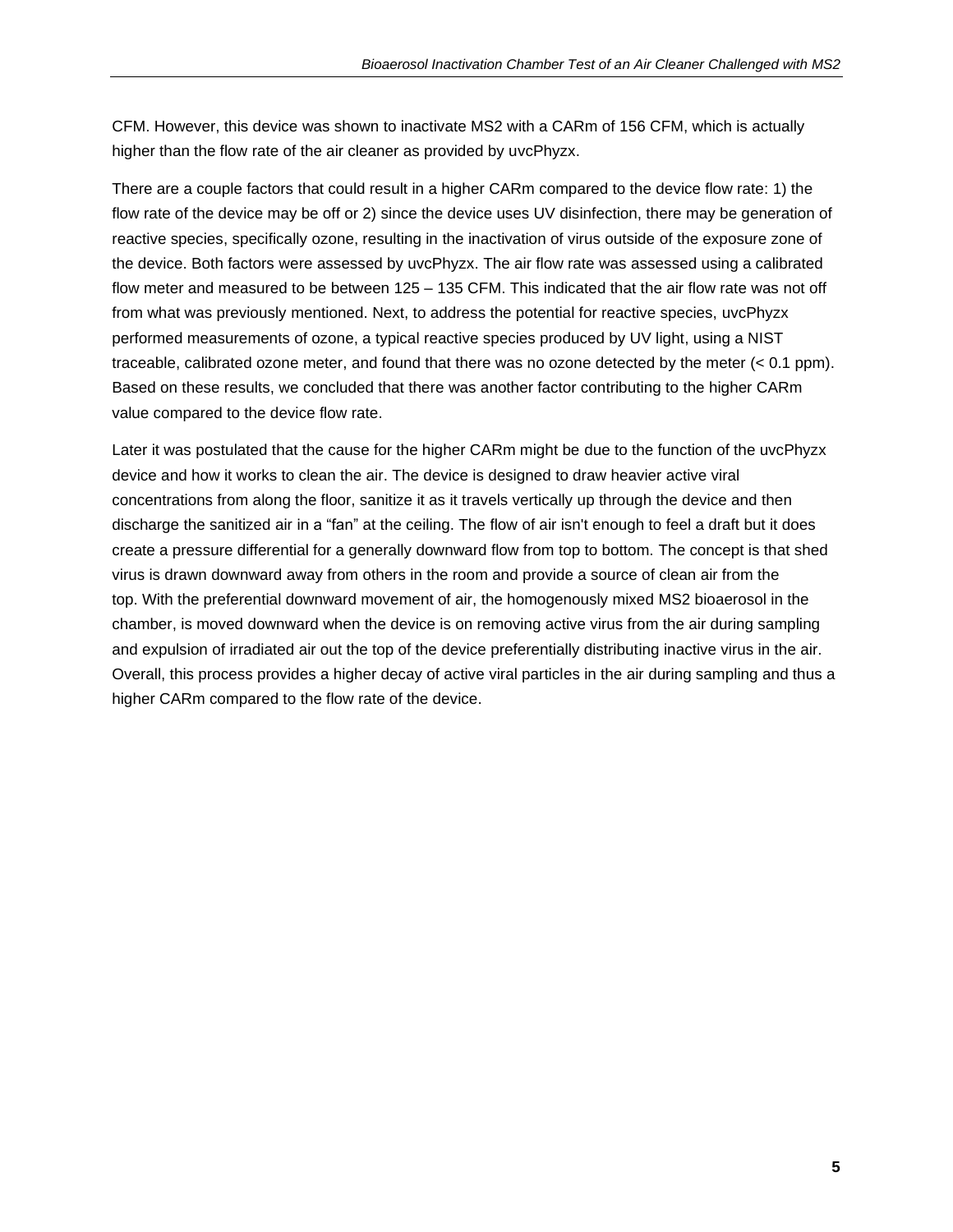# **Appendix A: Supplemental Information for Interpreting Results**

#### **A-1. Suitability of MS2 bacteriophage as viral aerosol surrogate and use for COVID-19**

MS2 bacteriophage has been used in many studies as a safe surrogate for human viral aerosols when Biosafety Level 2 or less is desired and to manage risk to researchers. Although MS2 is generally recognized as a good surrogate for a variety of human infectious bioaerosols, it is also regarded as typically hardier (i.e., resistant to inactivation) than human viral bioaerosols. Example studies and research on the topic:

- Turgeon, T., M-J. Toulouse, B. Martel, S. Moineau, and C. Duchaine. (2014) "Comparison of Five Bacteriophages as Models for Viral Aerosol Studies." *Applied and Environmental Microbiology*. 80 (14) 4242-4250; [DOI: 10.1128/AEM.00767-14](https://aem.asm.org/content/80/14/4242.short)
- Rengasamy S., E. Fisher, R. E. Shaffer. (2010) "Evaluation of the survivability of MS2 viral aerosols deposited on filtering face piece respirator samples incorporating antimicrobial technologies," *American Journal of Infection Control.* 38 (1) 9-17 <https://doi.org/10.1016/j.ajic.2009.08.006>
- Verreault, D., M. Marcoux-Voiselle, N. Turgeon, S. Moineau, and C. Duchaine, Caroline. (2015). "Resistance of Aerosolized Bacterial Viruses to Relative Humidity and Temperature." *Applied and environmental microbiology*. [DOI: 10.1128/AEM.02484-15](http://dx.doi.org/10.1128/AEM.02484-15)

MS2 bacteriophage is being used as a surrogate for understanding inactivation of SARS-CoV-2, the causative virus for COVID-19. However, it is used as a surrogate with the understanding that MS2 is hardier that SARS-CoV-2, such that good inactivation of MS2 should translate to better inactivation of SARS-CoV-2. A couple of recent papers on the issue are:

- Hadi, J., M. Dunowska; S. Wu, and G. Brightwell. (2020) "Control Measures for SARS-CoV-2: A Review on Light-Based Inactivation of Single-Stranded RNA Viruses" *Pathogens* 9(9): 737. <https://doi.org/10.3390/pathogens9090737>
- Mohan, S.V, M. Hemalatha, H. Kopperi, I. Ranjith, and A. Kiran Kumar. (2021). "SARS-CoV-2 in environmental perspective: Occurrence, persistence, surveillance, inactivation and challenges." *Chemical Engineering Journal* 405: 126893, <https://doi.org/10.1016/j.cej.2020.126893>

## **A-2. Example use of CARm and CDC Guidelines**

Example of using the CARm results for the device tested in this report to determine how long is needed for a room the same size as the test chamber to be clean and safe to use after it has been used, assuming release of a bacterial or viral aerosol of concern.

The needed information is:

- The size of the room
- CARm number for the bioaerosol of concern